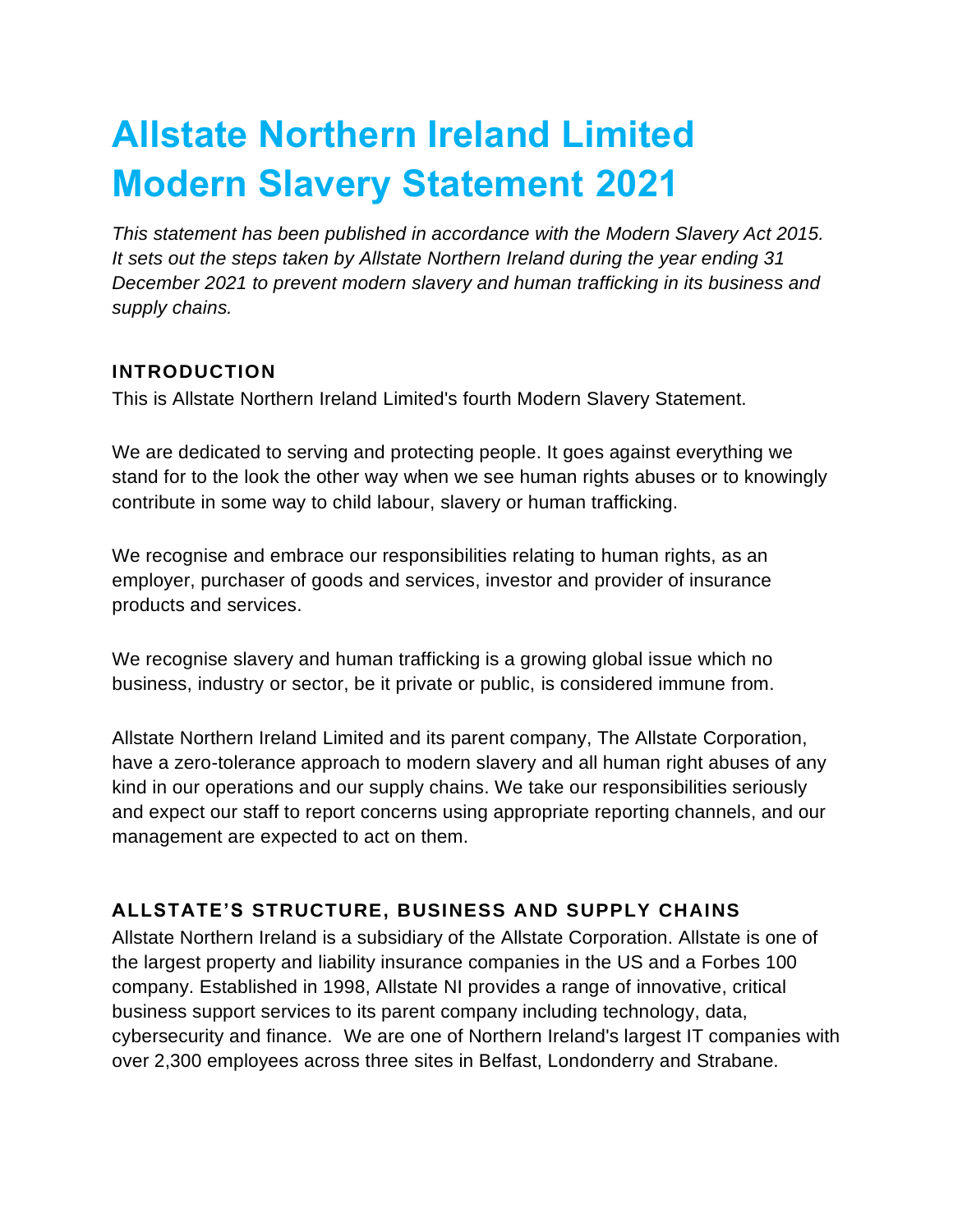Our supply chains are limited due to the nature of our business. We are not a producer, manufacturer or retailer of physical goods nor do we provide IT services to the general public and have no supply chain in relation to such activities.

2022 saw Allstate named as one of the World's Most Ethical Companies by the Ethisphere Institute. Allstate is one of only 136 companies representing more than 45 industries worldwide to receive the World's Most Ethical Companies designation. Corporate Social Responsibility is fundamental to the culture of Allstate Northern Ireland, the company engages with the communities in which we operate to build trust and provide support. A series of strategic groups are in place to encourage local engagement. We work with local bodies to ensure that Allstate Northern Ireland can support the communities in which we live and work, though environmental reporting, corporate sponsorships and grants and a company-wide volunteer service.

# **POLICIES AND CONTRACTUAL CONTROLS**

As part of our continuing commitment to combat modern slavery we operate the following policies that support our approach to the identification of modern slavery risks and steps to be taken to prevent slavery and human trafficking in our operations:

- **Global Code of Business Conduct:** lays out the values and principles of The Allstate Corporation and its subsidiaries. This code guides our shared purpose as a corporation and the things we do every day. It provides a roadmap for making decisions and ensuring we make the right choices, the right way, at the right time as we conduct our business.
- **Supplier Code of Ethics:** outlines the standards and behaviors expected of our suppliers wherever they are in the world where we conduct business, ensuring our value of operating with absolute integrity**.**
- **EXTER Anti-Bribery Compliance Policy:** This document reinforces and expands upon the guidance given in the Global Code of Business Conduct. It describes our policy prohibiting bribery and other improper payments in the conduct of business operations and explains employee responsibilities for ensuring implementation of the policy.
- **Whistleblower Policy / Speak Up Process**: We also operate a **Whistleblowing Policy** and **Speak Up process** principally aimed at our employees but also available to others working in our supply chain which encourages staff to report wrongdoing which extends to human right violations like modern slavery. All reports are fully investigated, and appropriate remedial actions taken.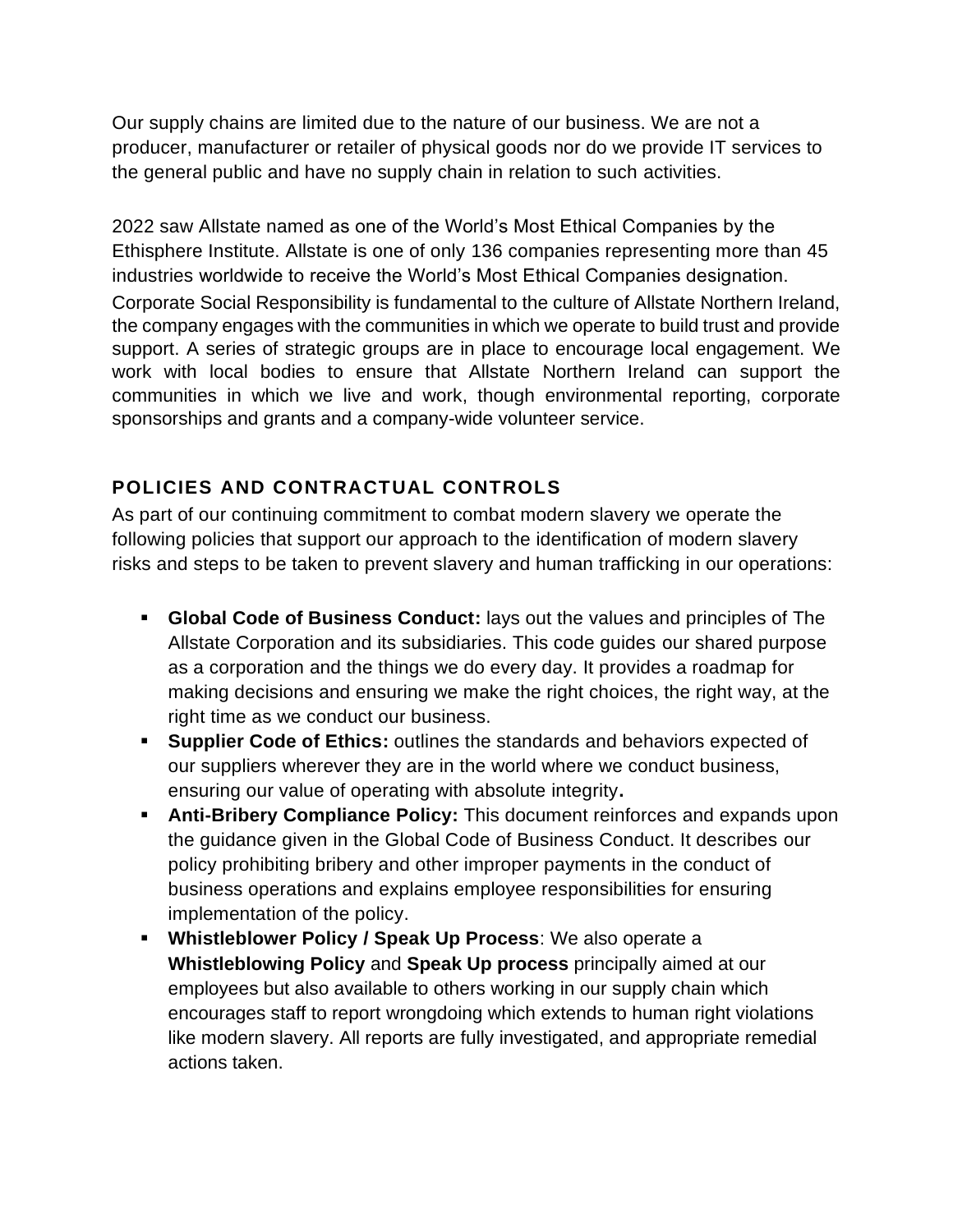▪ **Recruitment Policy**: We have a robust recruitment policy that includes conducting checks confirming eligibility to work in the UK and other countries in which we operate to safeguard against human trafficking or individuals being forced to work against their will.

#### **DUE DILIGENCE PROCESSES**

Allstate reinforces its commitment to prevent slavery or human trafficking from taking place within our business or supply chain through the following actions:

- 1. Incorporates affirmations against human trafficking, forced labour, and child labour, similar and consistent with this Statement, into the Allstate Family of Companies Global Code of Business Conduct, as well as the Supplier Code of Ethics and supplier contracts.
- 2. Complies with all local and international labour laws where we do business and operate, often going above and beyond their requirements.
- 3. Performs due diligence on its existing business partners, as with future potential business partners to ensure suppliers share our approach to human rights and working conditions.
- 4. Expects a safe and healthy work environment. We expect our suppliers to comply with all applicable safety and health laws and regulations in the countries in which they operate.
- 5. Establishes processes for all employees to complete an annual compliance confirmation to the Global Code of Business Conduct, both as a new employee and annually thereafter.
- 6. Provides a telephone hotline and electronic reporting mechanism, including an anonymous option, to every employee to report any concern. Allstate also has a strict anti-retaliation policy to protect employees who report a concern.

#### **LEGISLATION**

We adhere to all local and international labour laws where we do business and operate. We are committed to providing a safe and healthy work environment and we expect our suppliers to comply with applicable health and safety laws and regulations in the countries in which they operate.

## **STEPS TAKEN BY ALLSTATE NORTHERN IRELAND IN 2021 TO ASSESS AND MANAGE RISK IN SUPPLY CHAIN**

We recognize that there may be a risk of slavery and/or human trafficking through organizations with whom we contract for the supply of services or goods. We have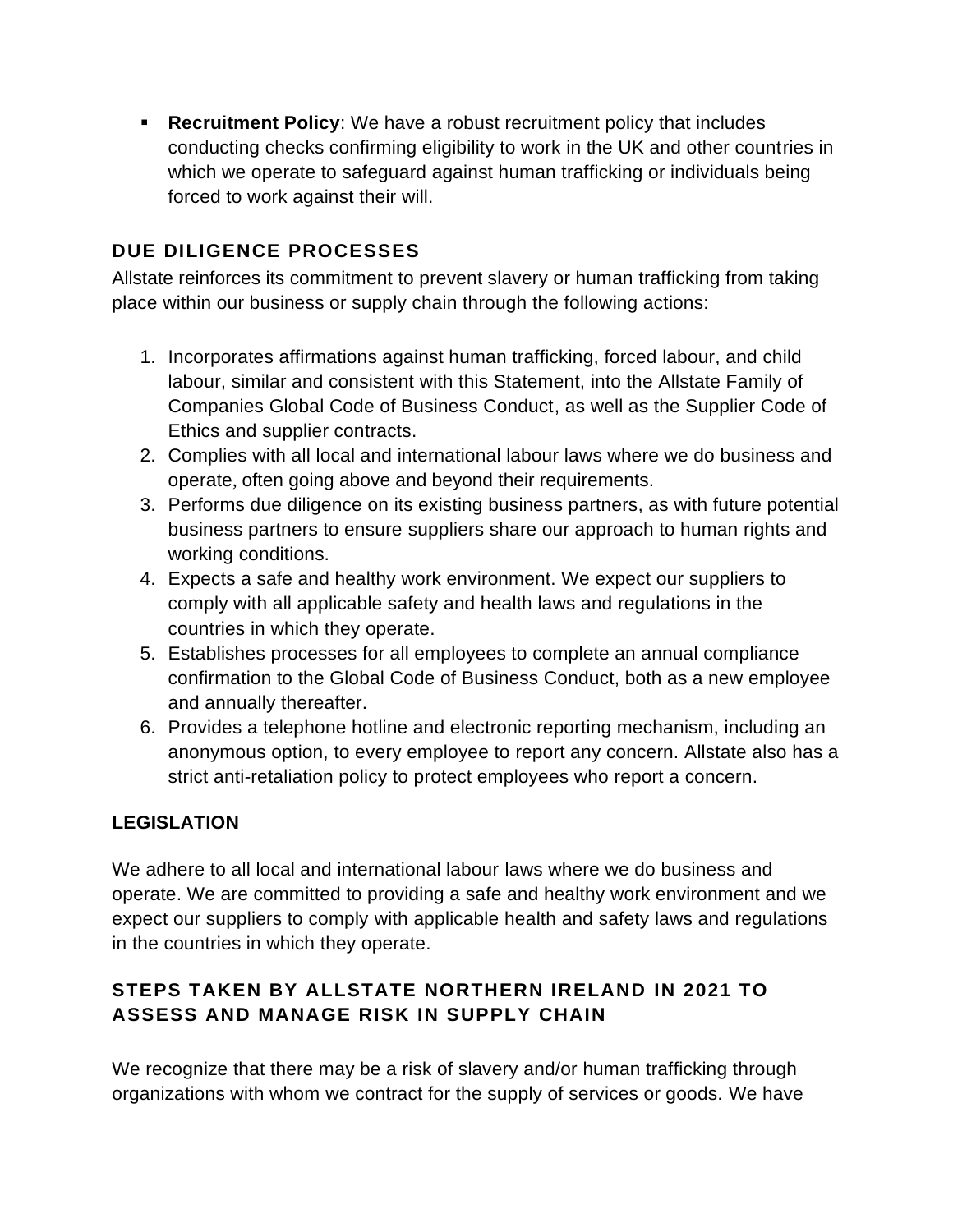undertaken several activities over the past four years to minimise the risk of modern slavery in our supply chain.

We aspire to be an industry leader in deterring Modern Slavery by enhancing and communicating our existing policies, our due diligence programme based on risk assessment and effective follow up, employee and supplier training, and encouraging strong partnerships, stakeholder dialogue and transparency.

All Suppliers, who are or want to be a business partner to Allstate, are expected to adhere to the requirements of the Modern Slavery clause in our Professional Service Agreements and the terms of our Supplier Code of Ethics, which incorporates the philosophies of this statement. Allstate suppliers are prohibited from subcontracting services to a third party without Allstate's prior knowledge, due diligence, and consent. Over the next 12 months we will continue to engage with our suppliers to gain further and deeper understanding into our supply chains.

## **ALLSTATE NORTHERN IRELAND SUPPLY CHAIN DUE DILIGENCE IN FOCUS**

In 2021, we enhanced the questions we ask of suppliers, in relation to modern slavery, human trafficking, health and safety, and bribery to ensure we only partner with suppliers who uphold the same ethical principles as us.

Based on a risk assessment, we contacted 85% of our suppliers an increase of 14% and asked them to complete our new revised questionnaire, exploring the efforts that they have made towards ensuring that no forms of slavery exist in their business or within their supply chains.

#### **SUPPLIER QUESTIONNAIRE RESPONSE RATE**

We received 33 responses a response rate of 50% of all suppliers audited.

We reviewed a further 20 online statements or links to policies provided in lieu of questionnaires replies.

Three suppliers did not respond after two follow up requests. Two of these suppliers were reviewed and deemed to be low risk due to their location in the UK and the nature of their businesses. They will be included in subsequent year's survey requests. The remaining supplier will be contacted to further discuss and determine the risk of modern slavery.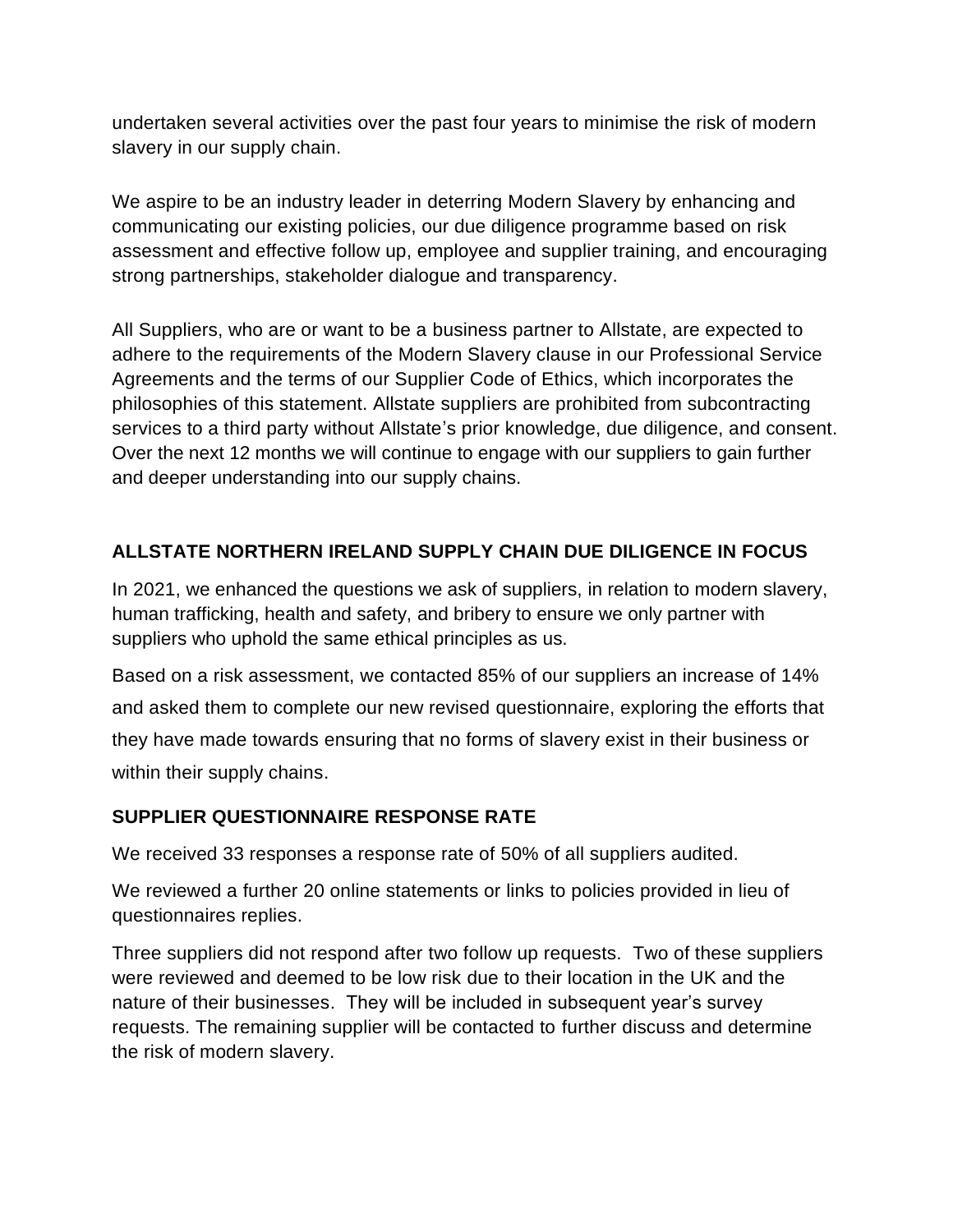In future years we intend to adapt the audit sample to ensure that emerging risk or new suppliers are included where appropriate.

We carefully assessed the responses received, to ensure we do not engage with suppliers who do not take their obligations seriously looking at industry, annual spend, country of operations, public perception and visibility of relationship.

#### **TRAINING AND COMMUNICATION**

This year we have focused on training our key procurement buyers the make them aware of the Act, and the drivers and indicators of modern slavery. We circulated our modern slavery statement to all employees through our internal communication channels and published information on modern slavery on our intranet.

We are committed to refining our programme of mandatory compliance training for relevant employees and contractors on key slavery and human trafficking risk areas, including more engaging and effective training options.

## **ASSESSMENT OF EFFECTIVENESS IN PREVENTING MODERN SLAVERY**

We understand that modern slavery risk is not static and we continuing to develop our approach to mitigating this risk on a year on year basis. We are committed to refining the controls that we have in place to prevent modern slavery and human trafficking.

To measure the effectiveness of our approach we will continue to report against the following identified key performance indicators in future modern slavery statements:

- Monitoring of contractual terms
- Supplier questionnaire returns
- Actions taken to strengthen supply chain
- Employee training levels

## **FURTHER STEPS TO PREVENT MODERN SLAVERY IN OUR SUPPLY CHAINS**

As awareness of modern slavery grows, we have formalised internal governance of modern slavery and human rights at both an operational and director level. Our Compliance and Risk team is responsible for monitoring our suppliers' compliance with our **Global Code of Business** Conduct and **Supplier Code of Ethics** and testing the success of our commitments to ensure that we meet our expectations.

Looking ahead to 2022 we will continue to monitor and review our modern slavery and human rights efforts to strengthen our commitment to ensure slavery and human trafficking do not occur in our supply chain.